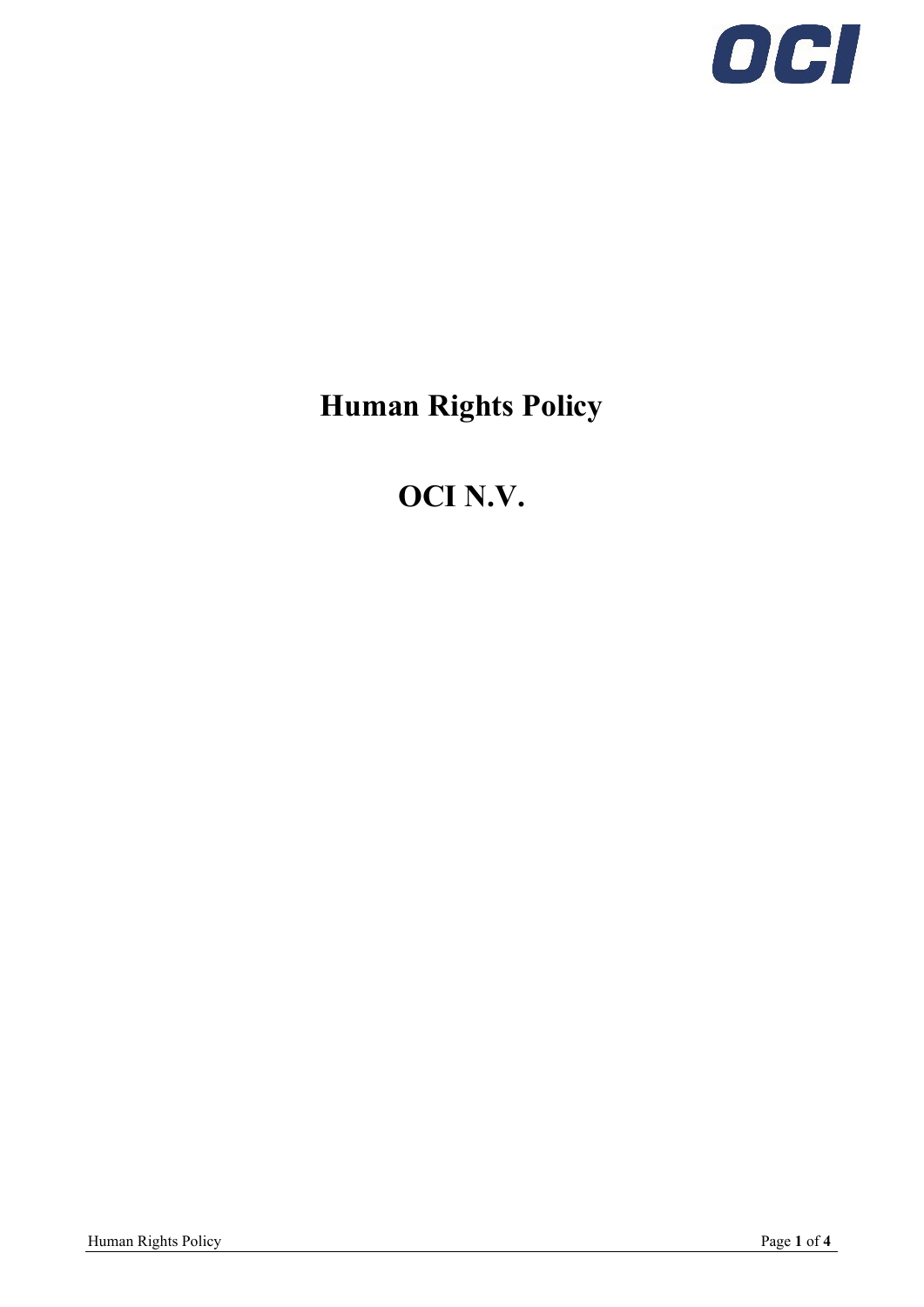

# TABLE OF CONTENTS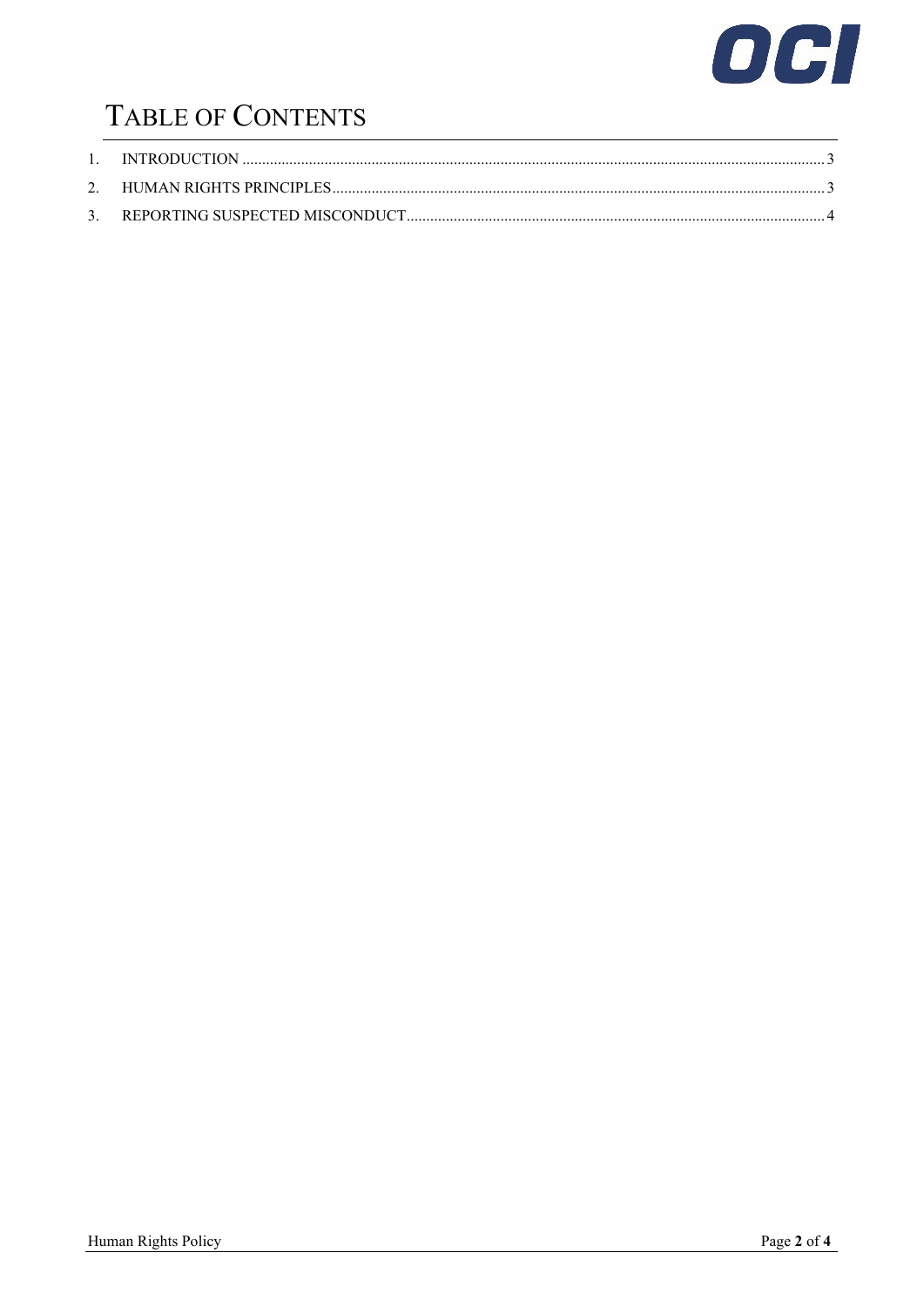

### **HUMAN RIGHTS POLICY**

### <span id="page-2-0"></span>**1. Introduction**

We are committed to respecting and promoting human rights and safe working conditions. We conduct all business activities responsibly, efficiently, transparently, and with integrity and respect towards all stakeholders, as codified in our **Code of Conduct** as part of our **OCI NV Compliance Framework**. This expectation extends to our suppliers and business partners, who are required to conduct their business according to the principles in our **Supplier Code of Conduct.**

Our Human Rights Policy aims to ensure the salient human rights issues potentially arising through our supply chain are tackled effectively.

### <span id="page-2-1"></span>**2. Human Rights Principles**

These principles are informed by global human rights standards, including the International Bill of Human Rights, the International Labor Organization's Declaration on Fundamental Principles and Rights at Work, the United Nations Guiding Principle's on Business and Human Rights, and the United Nations International Children's Emergency Fund (UNICEF).

#### • *Forced and child labor*

We prohibit the use of involuntary or forced labor, human trafficking, slavery, and child labor in line with international laws and standards.

#### • *Non-discrimination and harassment*

We are committed to ensuring all people are treated with respect, tolerance, dignity and without prejudice to create a mutually respectful and positive working environment. We do not tolerate any form of harassment, discrimination, or bullying.

#### • *Equal employment and development*

We are committed to providing equal employment opportunities where employees are recruited, employed, compensated, retained, trained, and promoted based on their qualifications and experience regardless of race, gender, or personal beliefs.

#### • *Safe and healthy workplace*

We are committed to providing a safe and healthy workplace for all employees and stakeholders by implementing the highest international safety standards to avoid any potential risks to people, communities, assets or the environment. Our goal is to achieve leadership in safety and occupational health standards across our operations by fostering a culture of zero injuries at all our production facilities, and continuously improving health and safety monitoring, prevention and reporting across our plants.

#### • *Fair compensation and living wage*

We are committed to ensuring all employees are fairly remunerated and have crafted our local compensation frameworks that are appropriately competitive in each of our markets and comply with local employment laws. We compensate our employees on an equal pay for equal work basis, regardless of race, gender, or personal beliefs.

#### • *Freedom of association and collective bargaining*

We are committed to maintaining an open line of communication across OCI and respecting the right of employees to associate with any lawful employee organization, union, works council, or other such association without fear of reprisal, intimidation, or harassment.